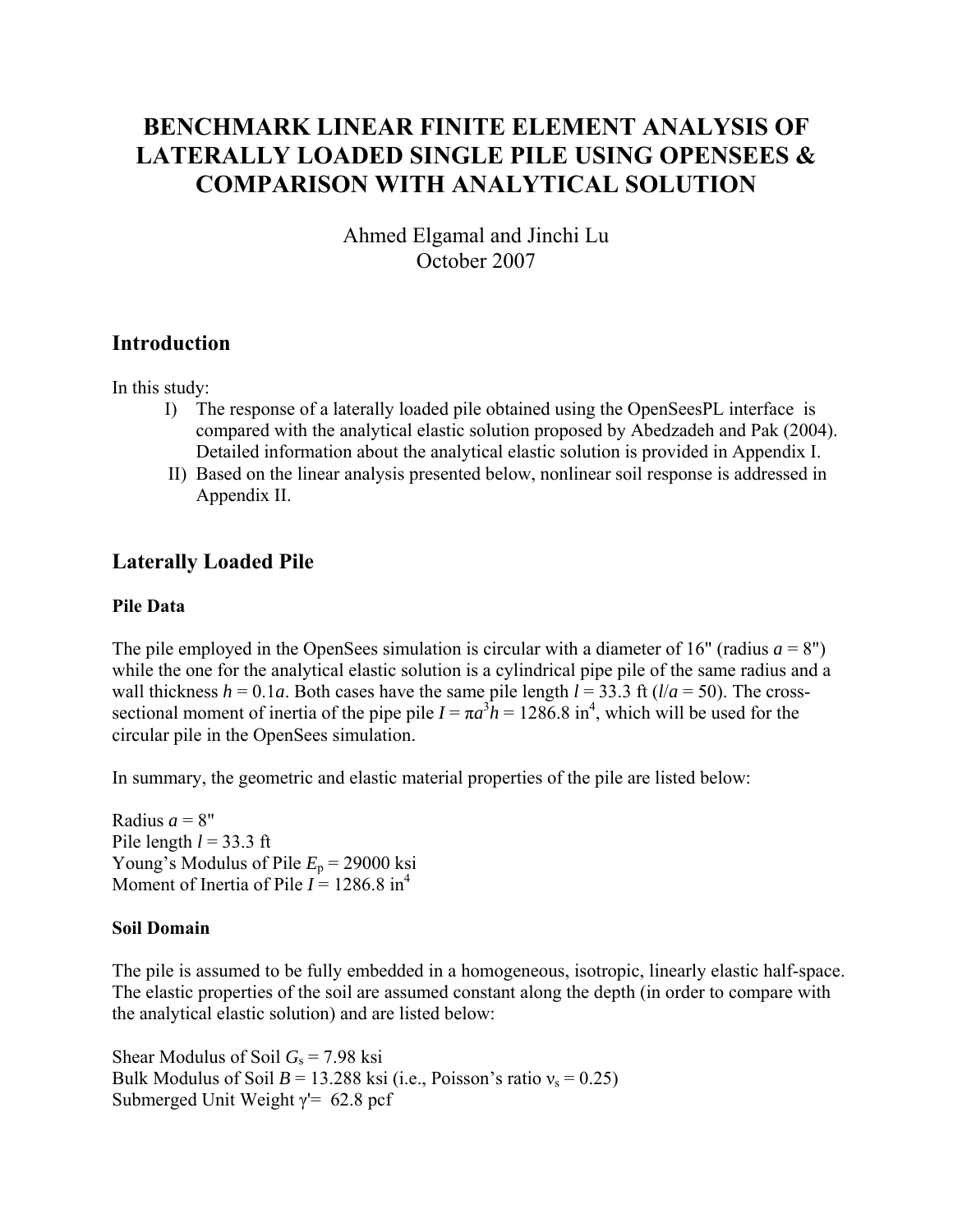The ratio of Young's Modulus of Pile  $(E_p)$  to the Shear Modulus of Soil  $(G_s)$ :  $E_p/G_s = 3634$  (which will be used later to obtain the analytical elastic solution by interpolation).

#### **Lateral Load**

The pile head (free head condition), which is located at the ground surface, is subjected to a horizontal load (*H*) of 31.5 kips.

### **Finite Element Simulation**

In view of symmetry, a half-mesh is studied as shown in Figure 1. For comparison, both 8-node and 20-node elements are used (2,900 8-node brick elements, 20 beam-column elements and 189 rigid beam-column elements in total) in the OpenSeesPL simulation. Length of the mesh in the longitudinal direction is 520 ft, with 260 ft transversally (in this half-mesh configuration, resulting in a 520 ft x 520 ssoil domain in plan view). Layer thickness is 66 ft (the bottom of the soil domain is 32.7 ft below the pile tip, so as to mimic the analytical half-space solution).

The floating pile is modeled by beam-column elements, and rigid beam-column elements are used to model the pile size (diameter).

The following boundary conditions are enforced:

- i) The bottom of the domain is fixed in the longitudinal (*x*), transverse (*y*), and vertical (*z*) directions.
- ii) Left, right and back planes of the mesh are fixed in *x* and *y* directions (the lateral directions) and free in *z* direction.
- iii) Plane of symmetry is fixed in *y* direction and free in *z* and *x* direction (to model the full-mesh 3D solution).

The lateral load is applied at the pile head (ground level) in *x* (longitudinal) direction.

The above simulations were performed using OpenSeesPL (Lu et al., 2006).

### **Simulation Results and Comparison with Elastic Solution**

Deflection and bending moment response profiles obtained from OpenSees are shown in Figures 2 & 3, along with the analytical elastic solution by Abedzadeh and Pak (2004) for comparison (note that the elastic solution was obtained by performing a linear interpolation of the normalized deflections and moments shown in Figures 4 & 5 for  $E_p/G_s = 3634$ .

The pile head deflection and the maximum bending moment from OpenSees and the elastic solution are also listed in Table 1. In general, the numerical results match well with the analytical elastic solution. The pile head deflection from the 20-node element mesh (0.043") is almost identical to the elastic solution (0.042").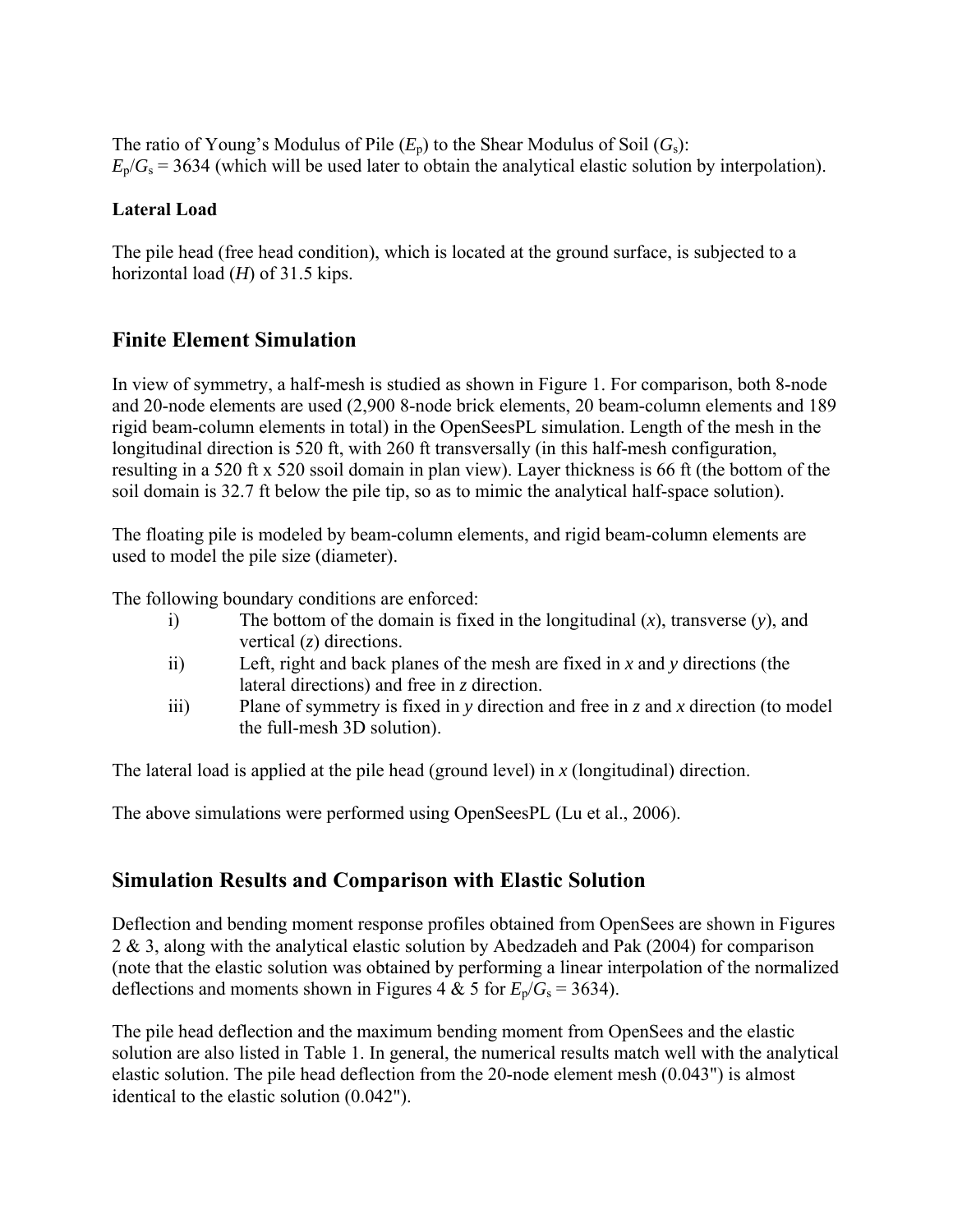For nonlinear run, please see Appendix II.



 $\begin{array}{c} \hline \text{b)} \text{Pile head close-up} \end{array}$ 

**Figure 1: Finite element mesh employed in this study.**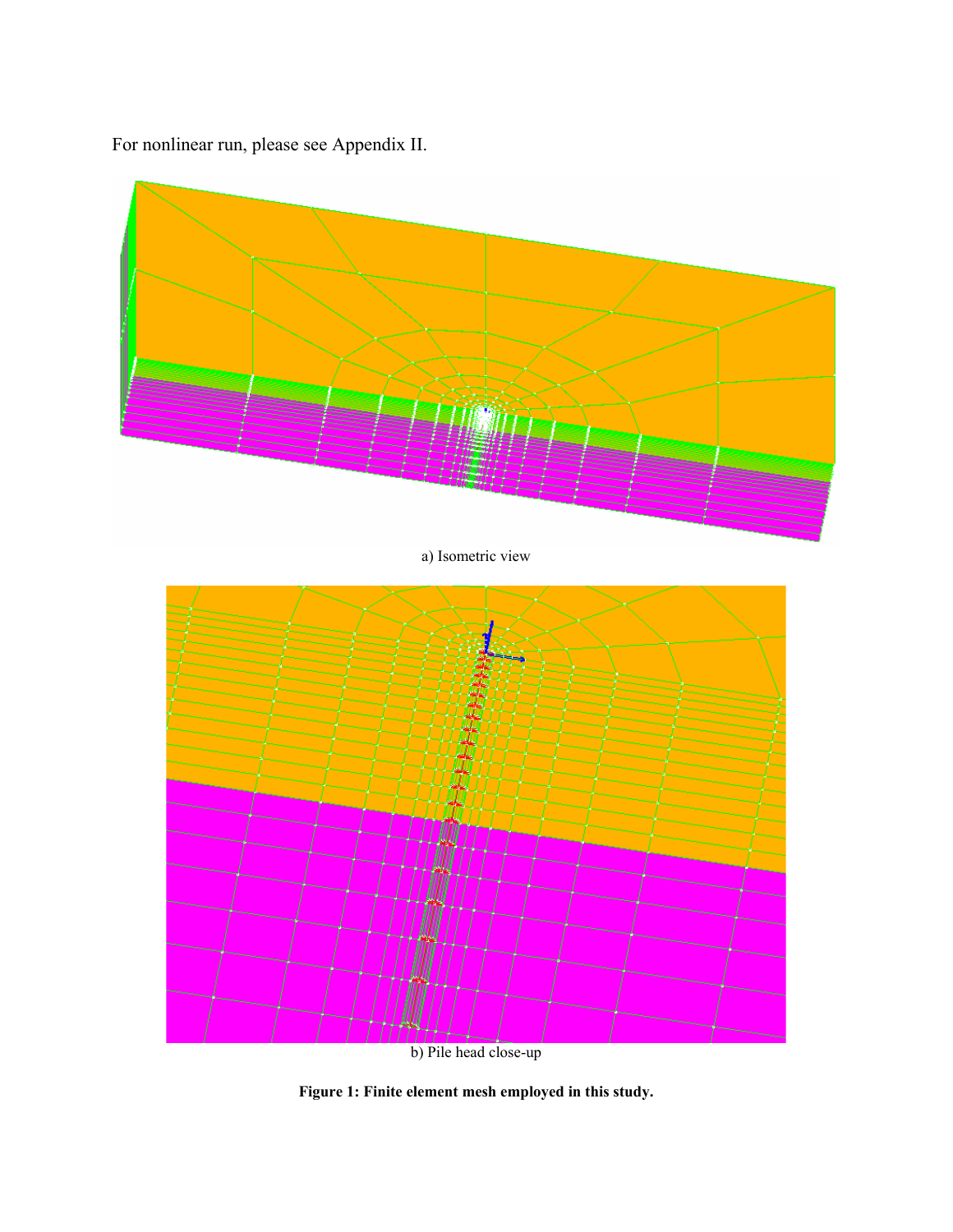|                                          | <b>OpenSees Results</b> |         | Elastic solution by<br>Abedzadeh and Pak |  |
|------------------------------------------|-------------------------|---------|------------------------------------------|--|
|                                          | 8-node                  | 20-node |                                          |  |
|                                          | element                 | element | (2004)                                   |  |
| Pile head deflection (in)                | 0.039                   | 0.043   | 0.042                                    |  |
| Maximum moment $M_{\text{max}}$ (kip-ft) | 30                      |         | 27                                       |  |
| Depth where $M_{\text{max}}$ occurs (ft) | 2.87                    | 2.87    | 2.7                                      |  |

**Table 1: Comparison of OpenSees results and the analytical elastic solution.** 



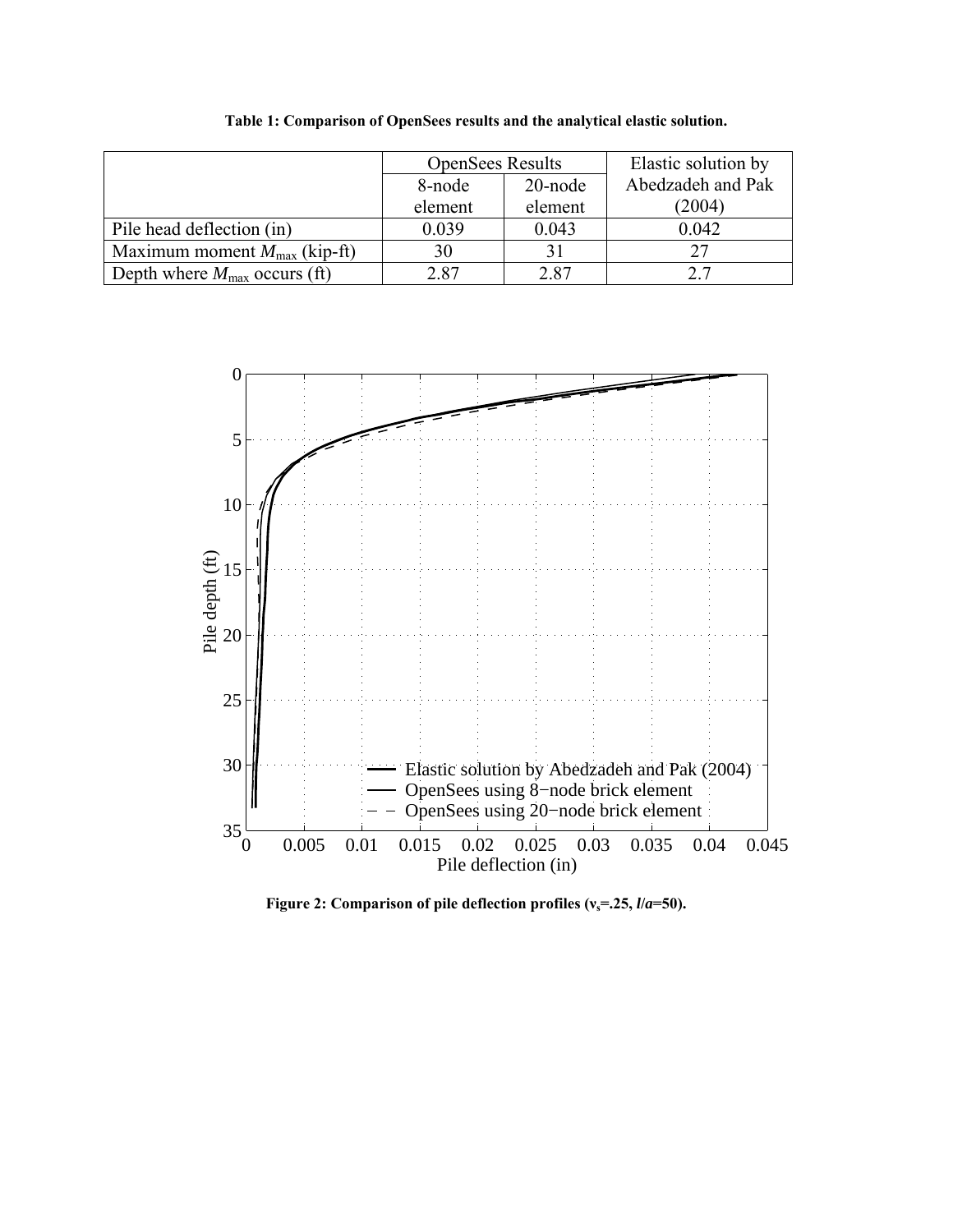

**Figure 3: Comparison of pile bending moment profiles (νs=.25,** *l***/***a***=50).**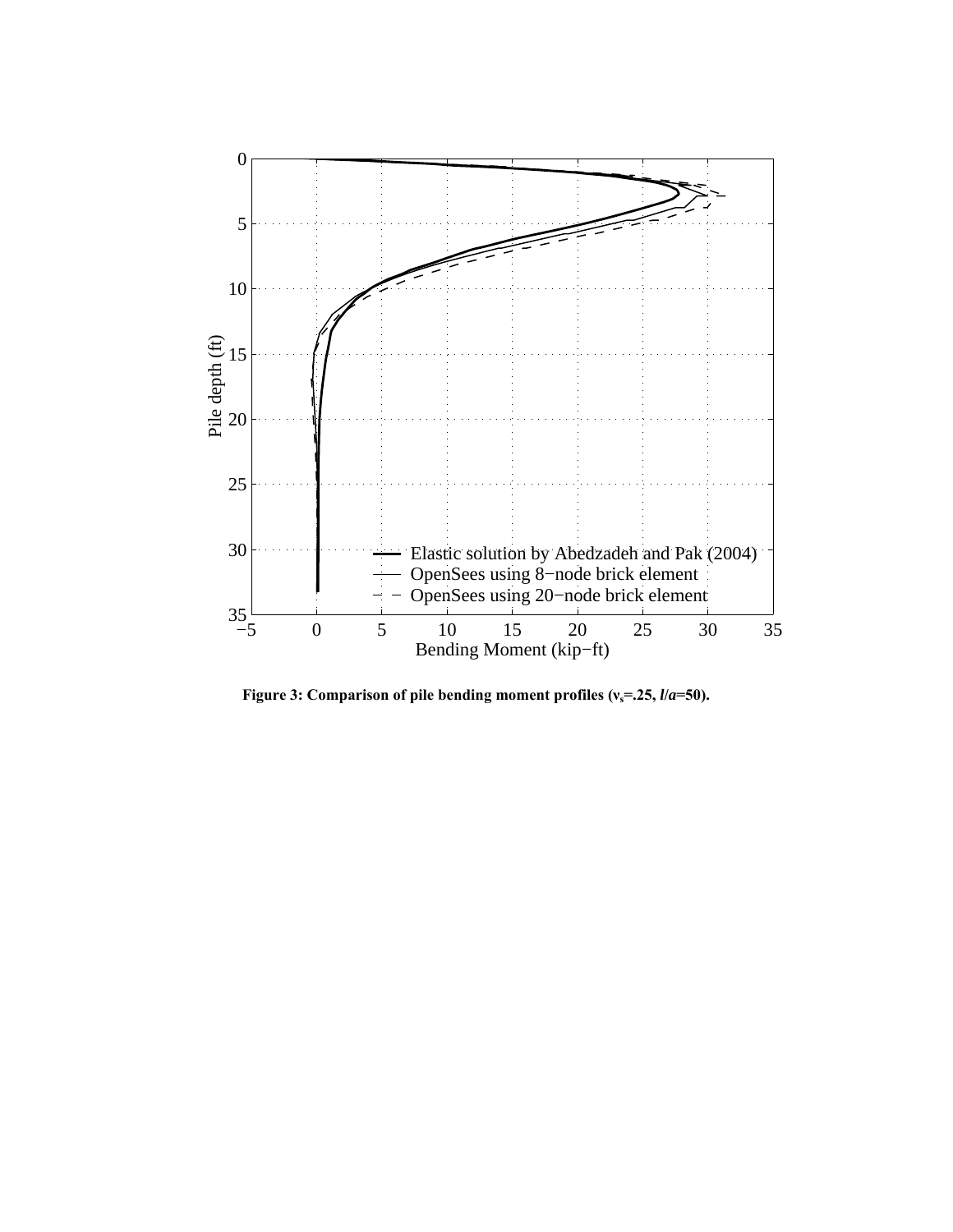### **Appendix I: Elastic Solution of the Response of a Laterally Loaded Pile in a Semi-Infinite Soil Medium with Constant Modulus along Depth**

(For details, please see: Farzad Abedzadeh and Y. S. Pak. (2004). "Continuum Mechanics of Lateral Soil–Pile Interaction", *Journal of Engineering Mechanics*, Vol. 130, No. 11, November, pp. 1309-1318).

Consider a flexible cylindrical pipe pile of radius *a*, length *l*, a wall thickness *h* « *a* (note that the moment of inertia  $I = \pi a^3 h$ ). The pile is assumed to be fully embedded in a homogenous, isotropic, linearly elastic half-space with a shear modulus  $G_s$  and a Poisson's ratio  $v_s = 0.25$ .

Using Eqs. (78)-(83) and Figure 9 of the above reference, the pile response  $(h/a=0.1, l/a=50)$ under an applied pure pile-head horizontal load is shown in Figures 4-5, where, *E*p – Young's Modulus of Pile *G*s – Shear Modulus of Soil  $w$  – Pile deflection (in) *H* – Horizontal load (kip) *z* – Pile depth (ft)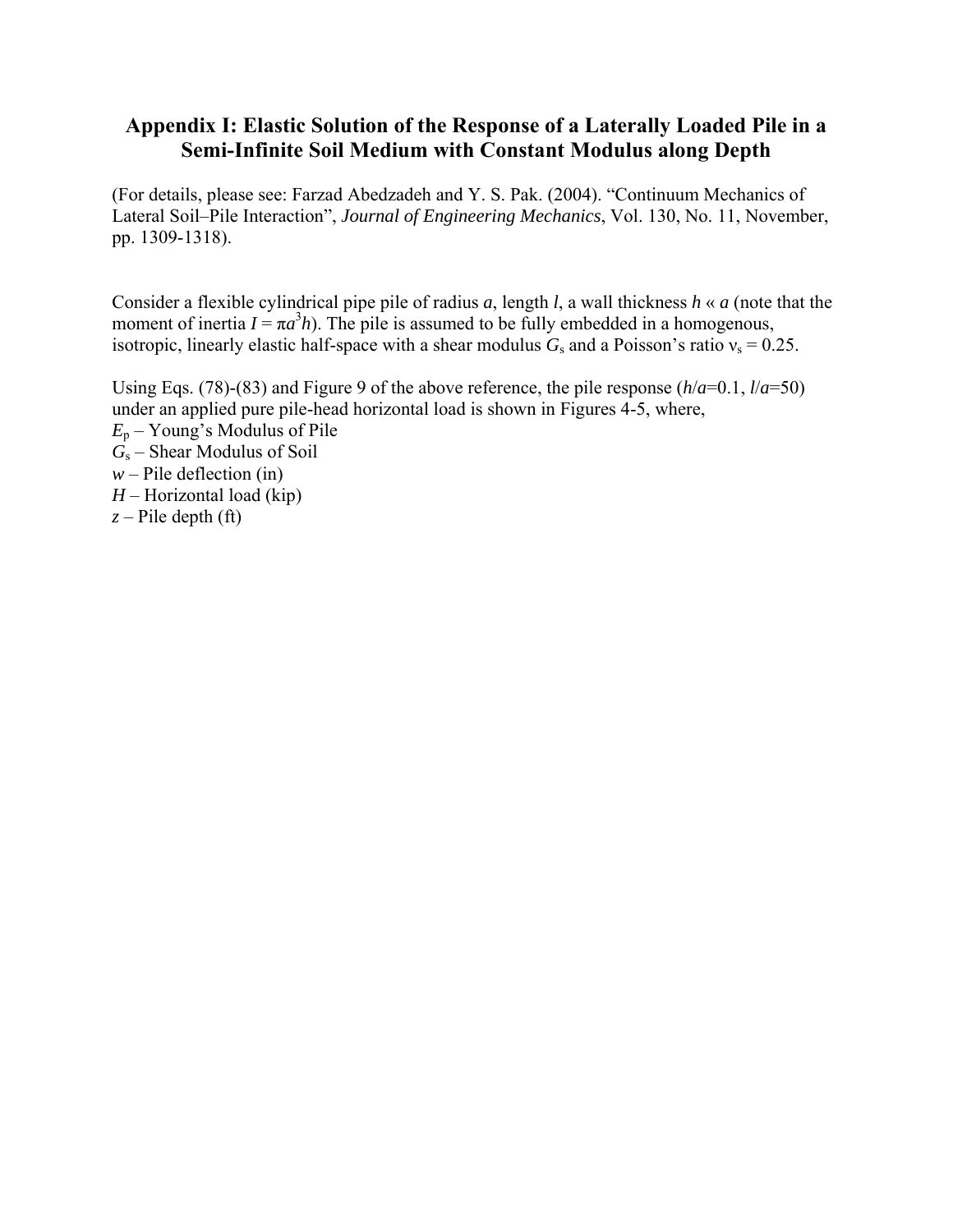

**Figure 4: Sample pile deflection (***h***/***a***=.1,** *l***/***a***=50) under an applied pure pile-head horizontal load (Abedzadeh and Pak, 2004).**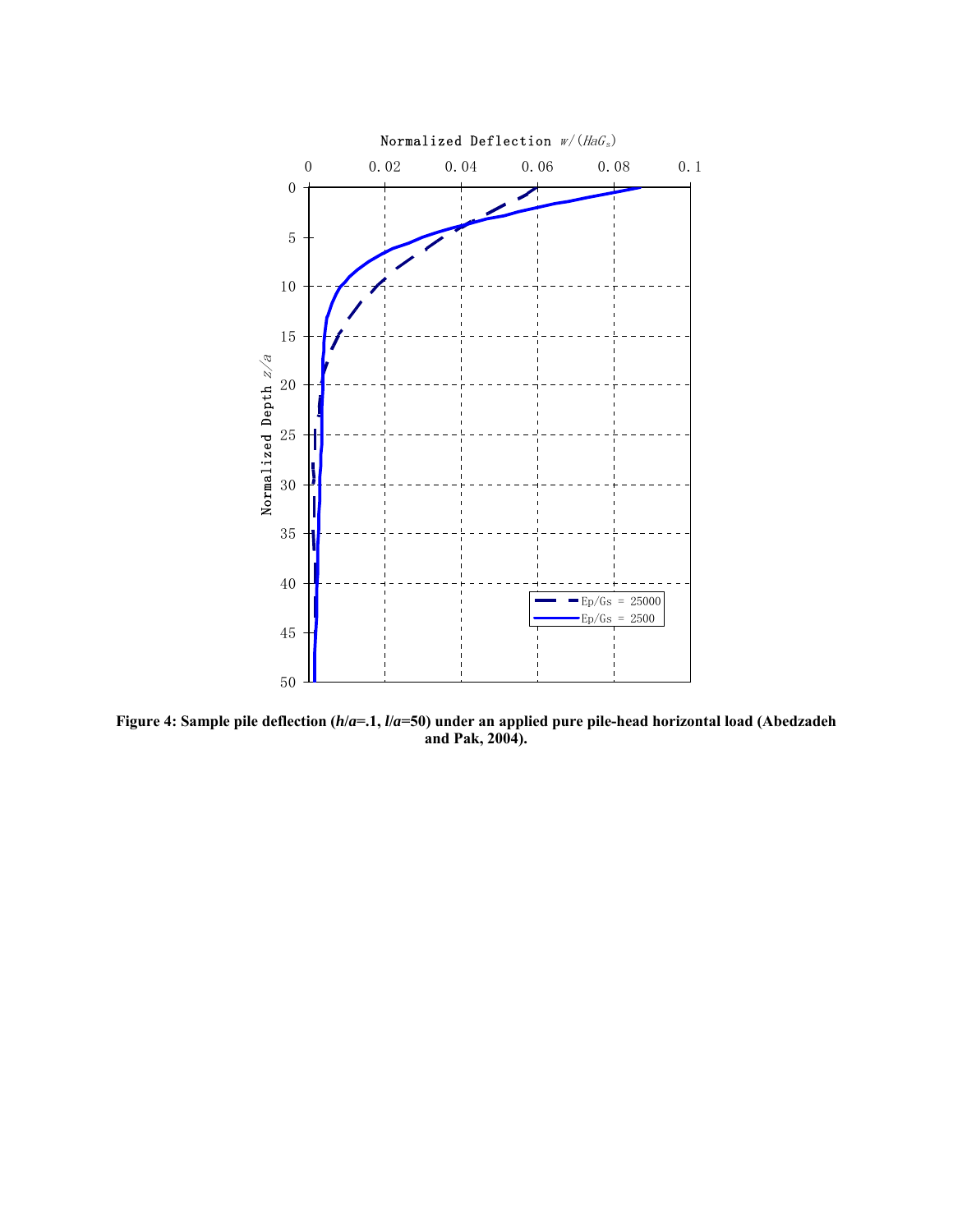

**Figure 5: Sample pile bending moment (***h***/***a***=.1,** *l***/***a***=50) under an applied pure pile-head horizontal load (Abedzadeh and Pak, 2004).**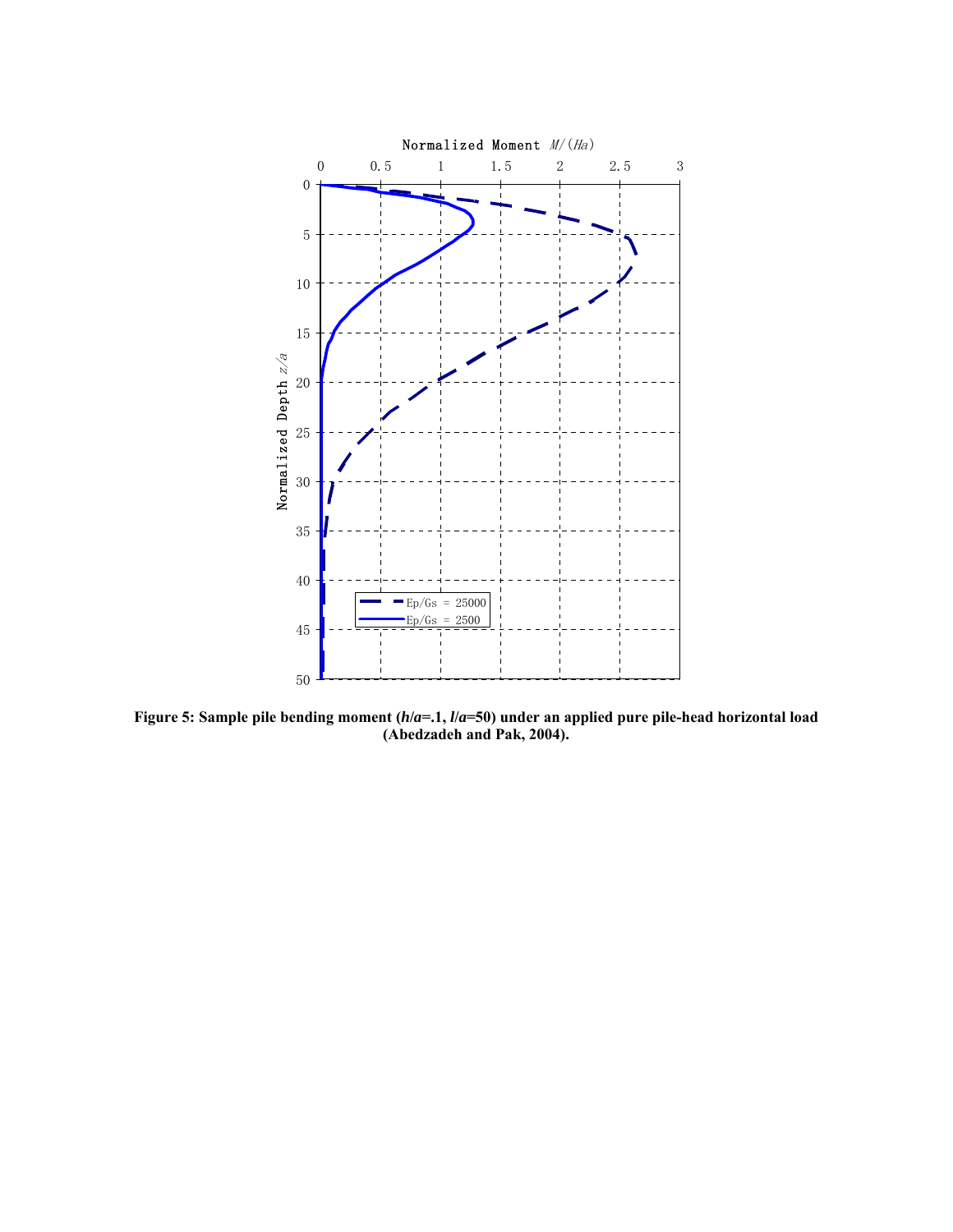#### **Appendix II: Nonlinear Response of the Single Pile Model**

In the nonlinear run, the same material properties of the linear run are employed except the soil now assumed to be a clay material with a maximum shear strength or cohesion = 5.1 psi, in the range of a Medium Clay. This maximum shear strength is achieved at a specified strain  $\gamma_{\text{max}}$  = 10%.

The lateral load (*H*) is applied at an increment of 0.7875 kips and the final load is 94.5 kips (= 3 x 31.5 kips). The 8-node brick element mesh is employed in this nonlinear analysis (Figure 1).

#### **Simulation Results**

Figure 6 shows the load-deflection curve for the nonlinear run, along with the linear result (for the 8-node brick element mesh; the final lateral load is also extended to 94.5 kips) as described in the previous sections for comparison. It is seen from Figure 6 that nearly linear behavior is exhibited in the nonlinear run for only low levels of applied lateral load (less than 10 kips).



**Figure 6: Comparison of the load-deflection curves for the linear and nonlinear runs.**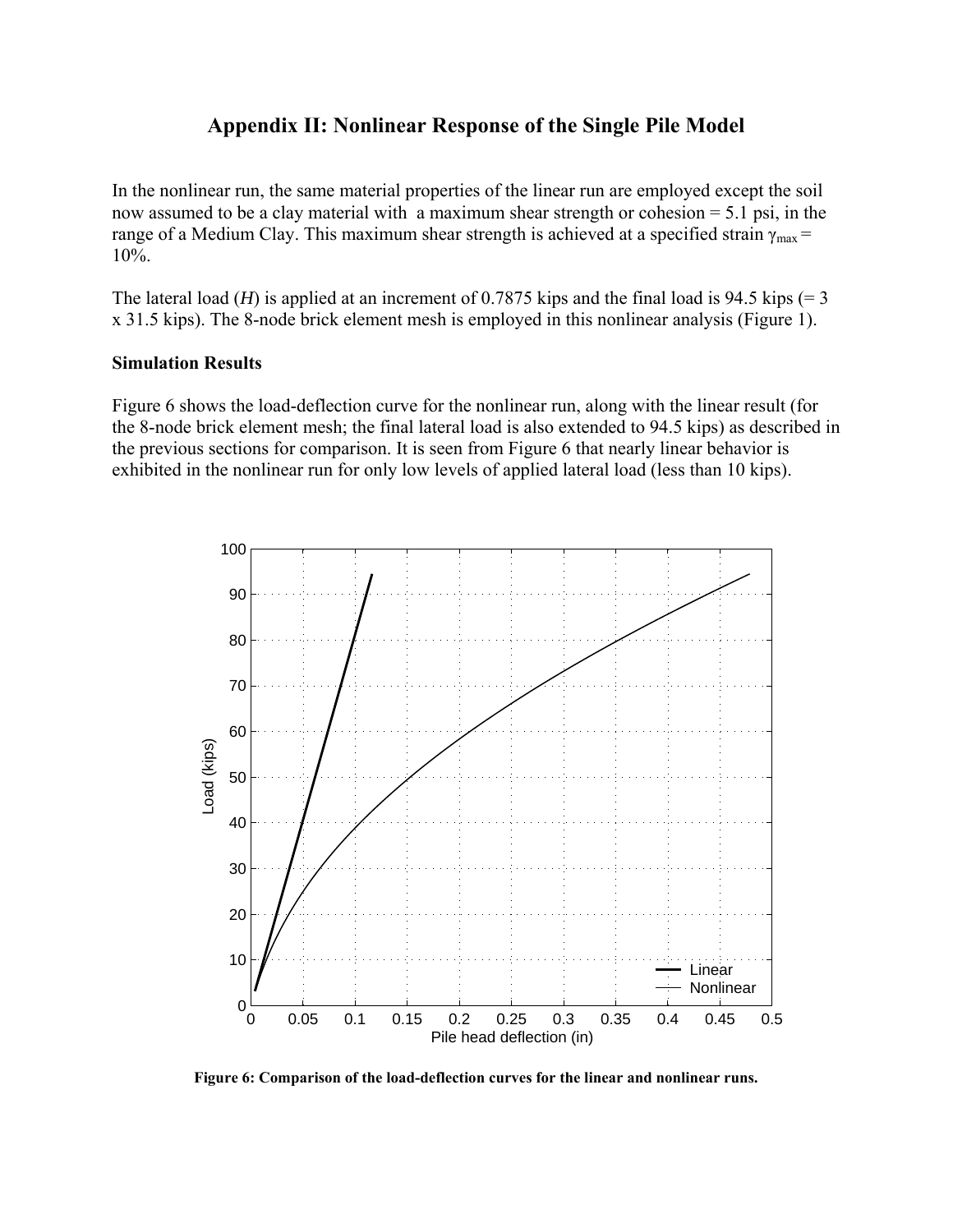The pile deflection profiles for both linear and nonlinear cases are displayed in Figure 7. For comparison, the linear and nonlinear responses at the lateral load of 31.5 kips, 63 kips  $(= 2 \times 10^{-10})$ 31.5), and 94.5 kips  $(= 3 \times 31.5)$  are shown (Figure 7). The bending moment profiles for the 3 load levels are shown in Figure 8a-c.



**Figure 7: Comparison of the pile deflection profiles for the linear and nonlinear runs.**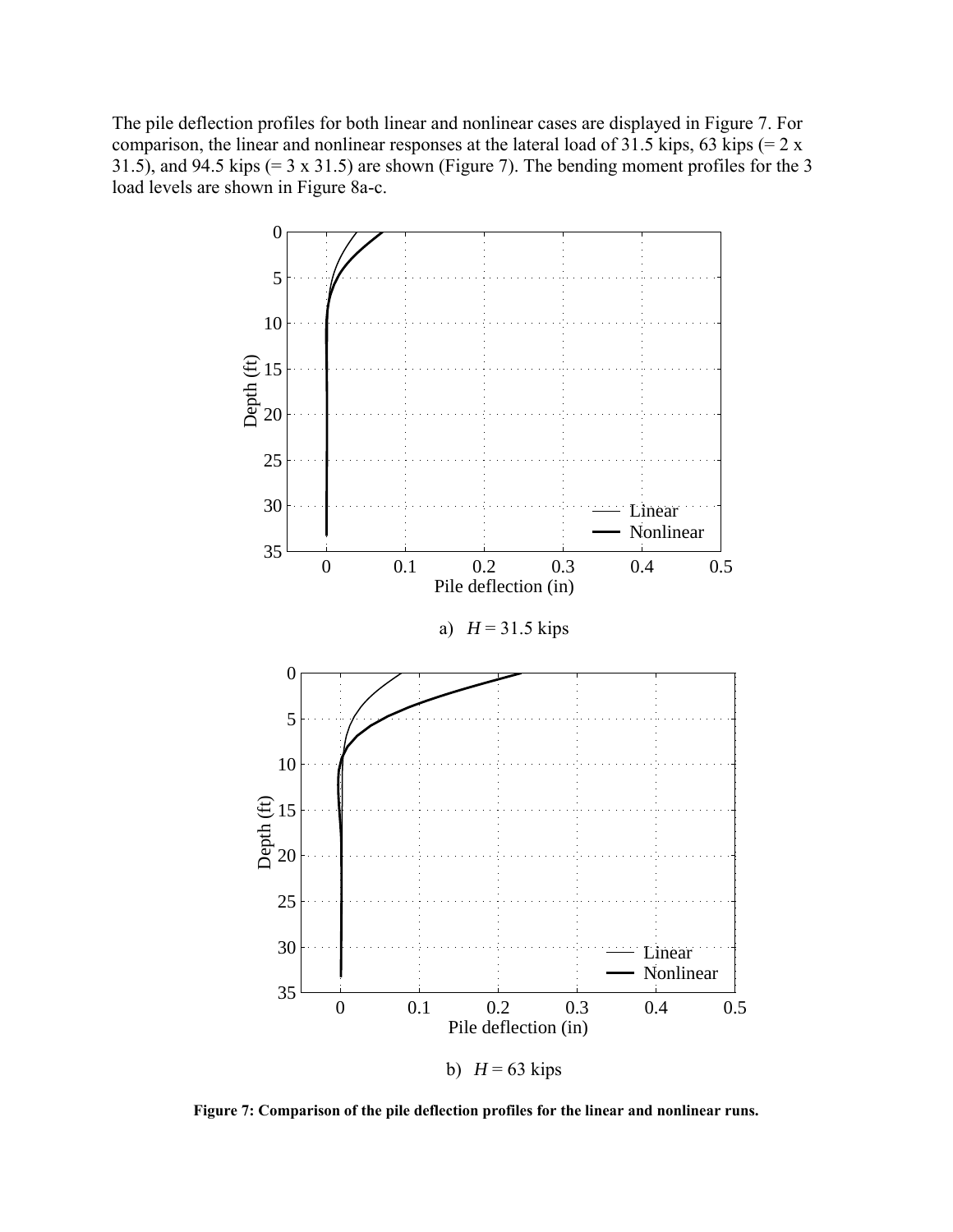

**Figure 7: (continued).** 

The close-up of the final deformed mesh (at  $H = 94.5$  kips) is shown in Figure 9. The pile head deflections and the maximum bending moments for both linear and nonlinear analyses are listed in Table 2. The stress ratio contour fill of the nonlinear run is displayed in Figure 10.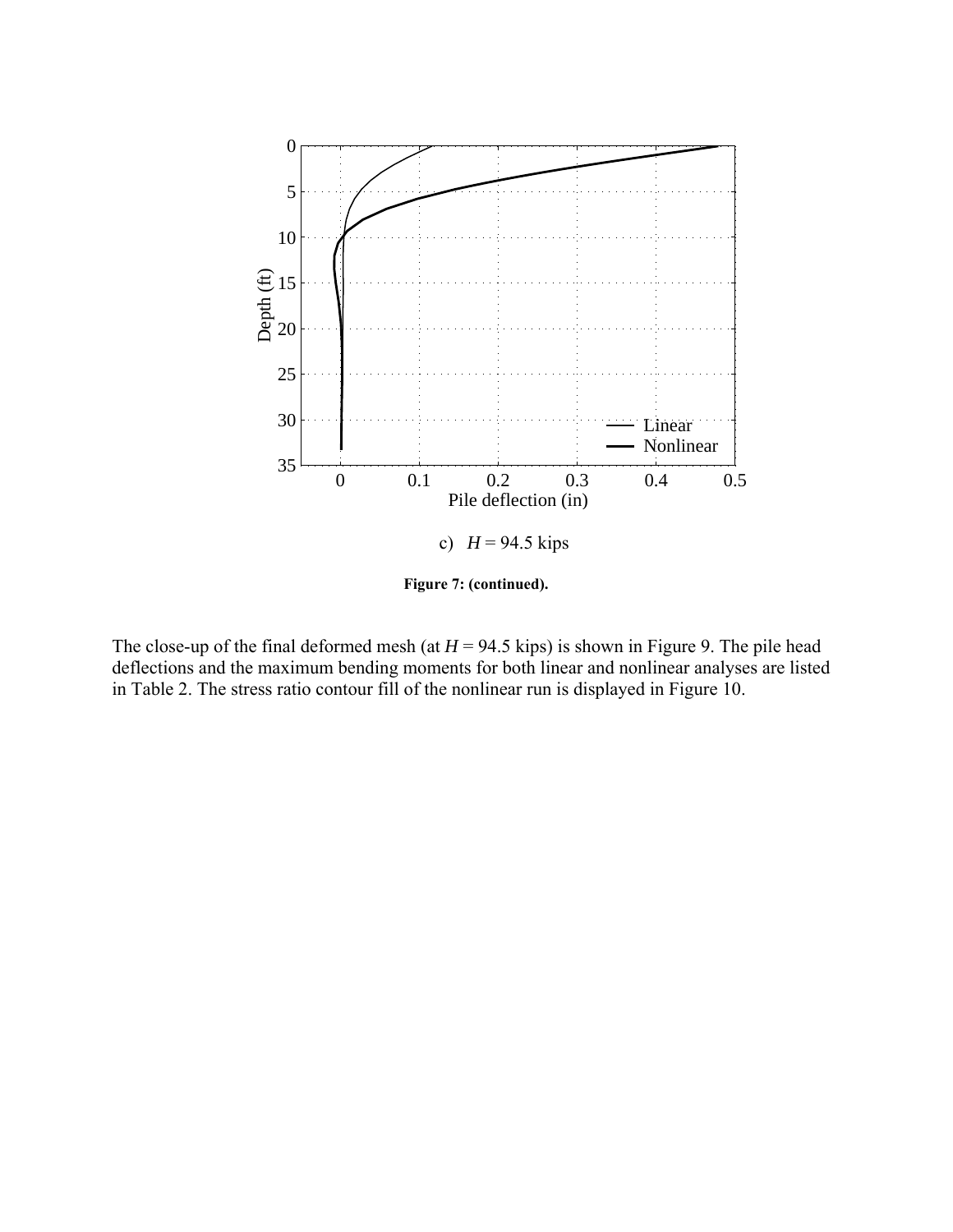

**Figure 8: Comparison of the pile bending moment profiles for the linear and nonlinear runs.**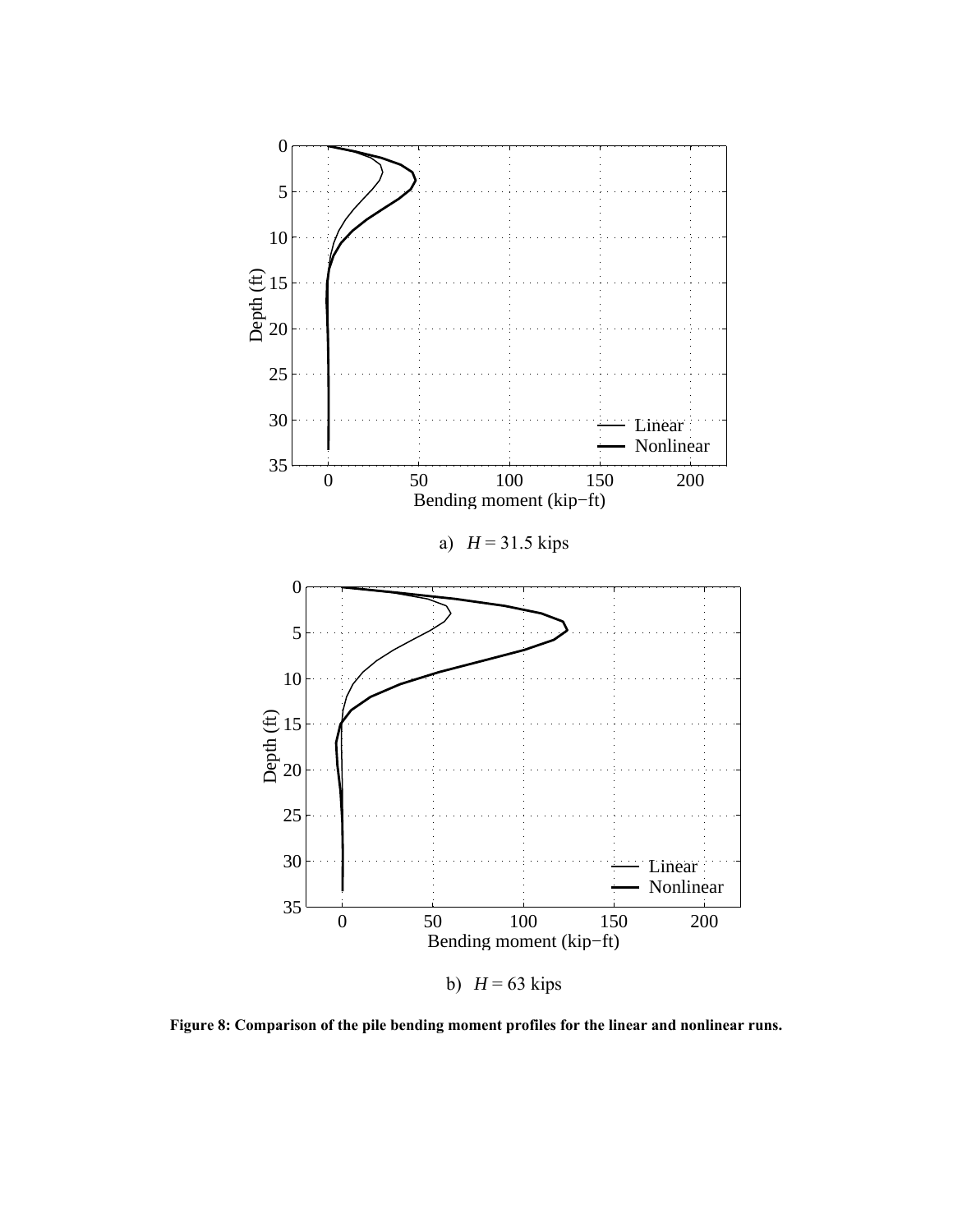

**Figure 8: (continued).** 

**Table 2: OpenSees simulation results for the linear and nonlinear runs.** 

|                                                         | $H = 31.5$ kips |           | $H = 63$ kips |           | $H = 94.5$ kips |           |
|---------------------------------------------------------|-----------------|-----------|---------------|-----------|-----------------|-----------|
|                                                         | Linear          | Nonlinear | Linear        | Nonlinear | Linear          | Nonlinear |
| Pile head deflection (in)                               | 0.039           | 0.07      | 0.078         | 0.23      | 0.12            | 0.48      |
| Maximum moment $M_{\text{max}}$<br>$(kip-ft)$           | 30              | 48.2      | 60            | 124.3     | 90              | 215.5     |
| Depth where $M_{\text{max}}$<br>occurs(f <sub>t</sub> ) | 2.9             | 3.8       | 2.9           | 4.7       | 2.9             | 4.7       |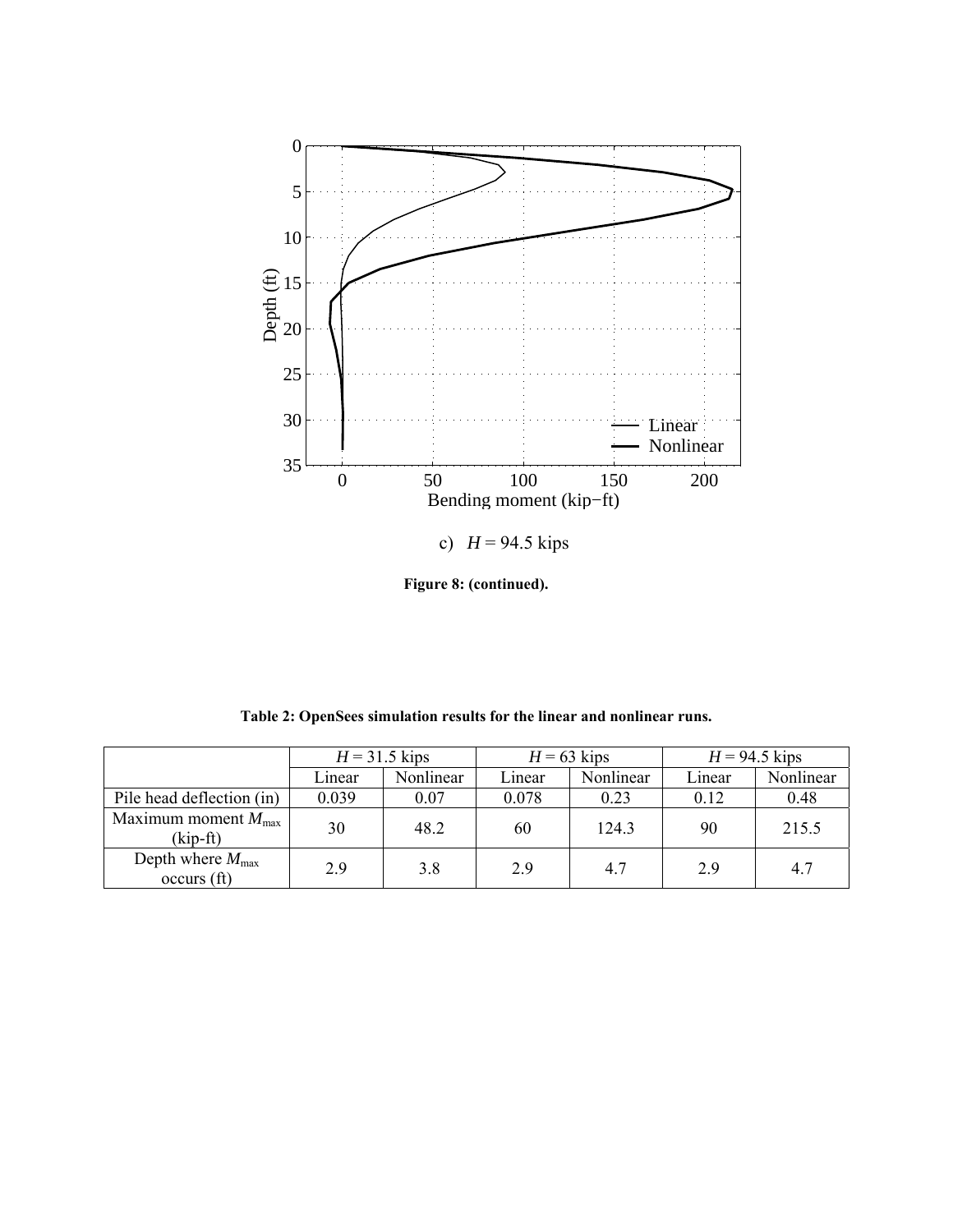

**Figure 9: Stress ratio contour fill of the nonlinear run at different load levels (red color shows yielded soil elements).**